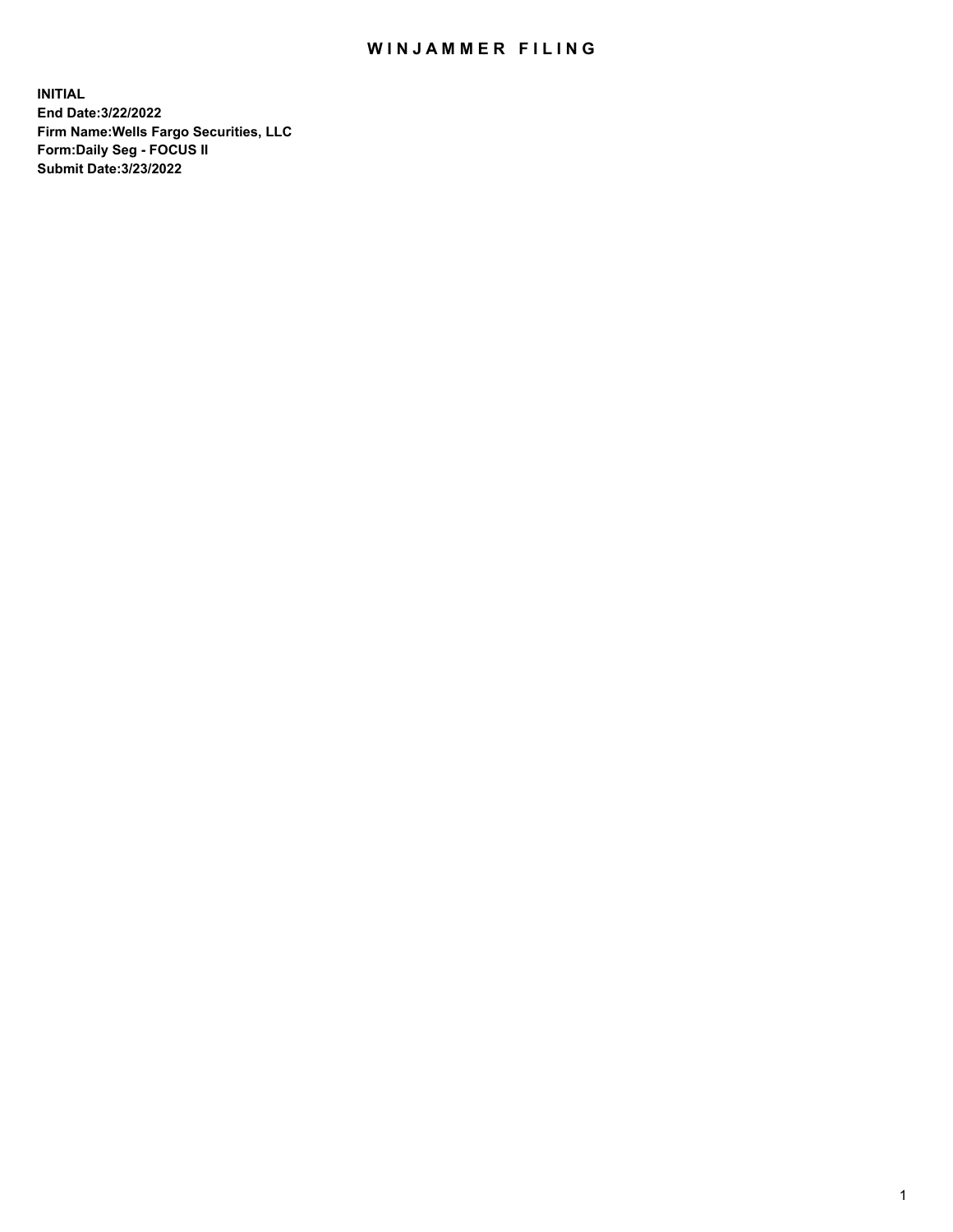**INITIAL End Date:3/22/2022 Firm Name:Wells Fargo Securities, LLC Form:Daily Seg - FOCUS II Submit Date:3/23/2022 Daily Segregation - Cover Page**

| Name of Company                                                                                                                                                                                                                                                                                                               | <b>Wells Fargo Securities LLC</b>                          |
|-------------------------------------------------------------------------------------------------------------------------------------------------------------------------------------------------------------------------------------------------------------------------------------------------------------------------------|------------------------------------------------------------|
| <b>Contact Name</b>                                                                                                                                                                                                                                                                                                           | <b>James Gnall</b>                                         |
| <b>Contact Phone Number</b>                                                                                                                                                                                                                                                                                                   | 917-699-6822                                               |
| <b>Contact Email Address</b>                                                                                                                                                                                                                                                                                                  | james.w.gnall@wellsfargo.com                               |
| FCM's Customer Segregated Funds Residual Interest Target (choose one):<br>a. Minimum dollar amount: ; or<br>b. Minimum percentage of customer segregated funds required:% ; or<br>c. Dollar amount range between: and; or<br>d. Percentage range of customer segregated funds required between:% and%.                        | 105,000,000<br><u>0</u><br>0 <sub>0</sub><br>00            |
| FCM's Customer Secured Amount Funds Residual Interest Target (choose one):<br>a. Minimum dollar amount: ; or<br>b. Minimum percentage of customer secured funds required:%; or<br>c. Dollar amount range between: and; or<br>d. Percentage range of customer secured funds required between: % and %.                         | 30,000,000<br><u>0</u><br>0 <sub>0</sub><br>0 <sub>0</sub> |
| FCM's Cleared Swaps Customer Collateral Residual Interest Target (choose one):<br>a. Minimum dollar amount: ; or<br>b. Minimum percentage of cleared swaps customer collateral required:%; or<br>c. Dollar amount range between: and; or<br>d. Percentage range of cleared swaps customer collateral required between:% and%. | 355,000,000<br><u>0</u><br>00<br>00                        |

Attach supporting documents CH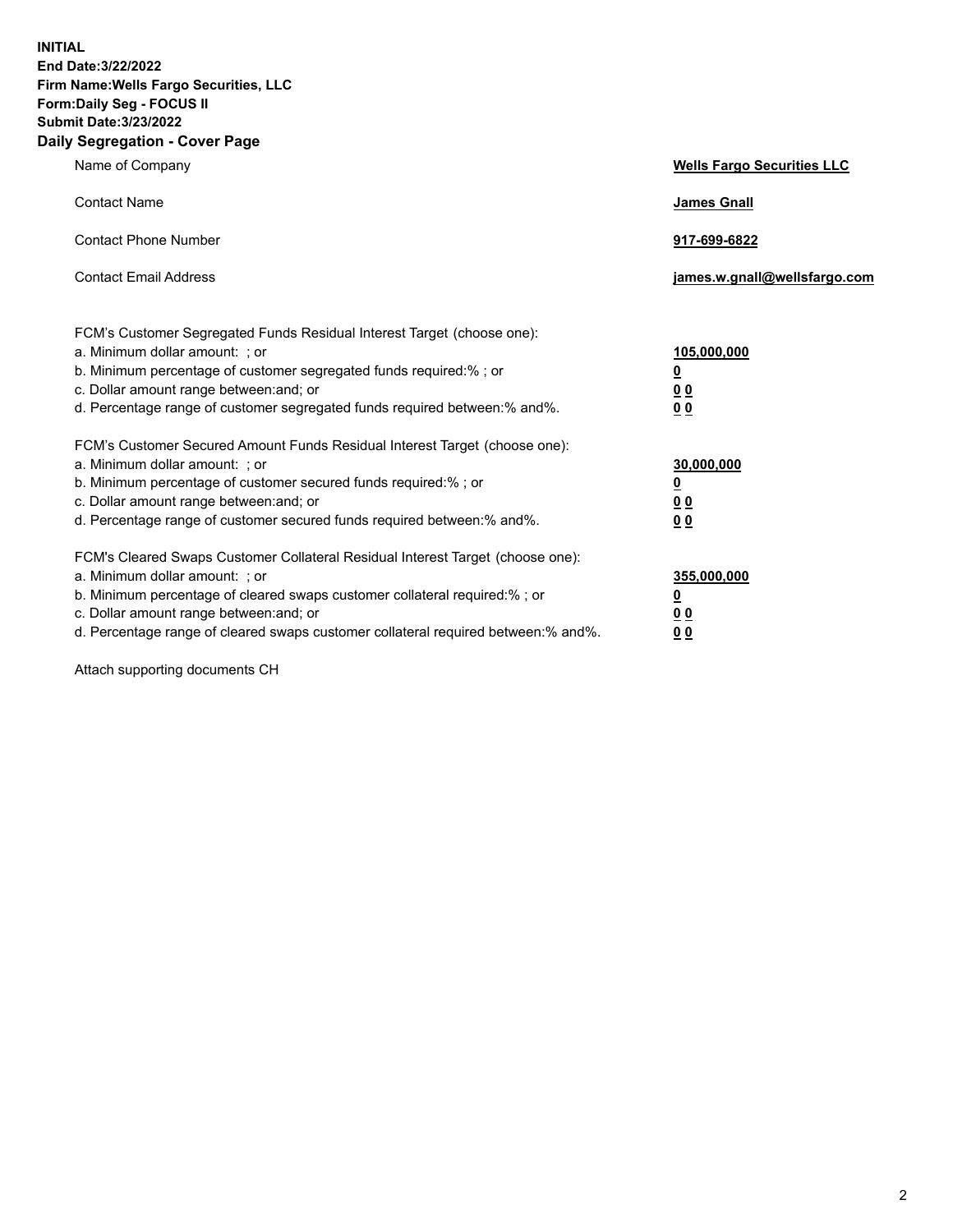**INITIAL End Date:3/22/2022 Firm Name:Wells Fargo Securities, LLC Form:Daily Seg - FOCUS II Submit Date:3/23/2022 Daily Segregation - Secured Amounts** Foreign Futures and Foreign Options Secured Amounts

> Amount required to be set aside pursuant to law, rule or regulation of a foreign government or a rule of a self-regulatory organization authorized thereunder

- 1. Net ledger balance Foreign Futures and Foreign Option Trading All Customers A. Cash **650,326,713** [7315]
	- B. Securities (at market) **298,328,891** [7317]
- 2. Net unrealized profit (loss) in open futures contracts traded on a foreign board of trade **-187,209,367** [7325]
- 3. Exchange traded options
	- a. Market value of open option contracts purchased on a foreign board of trade **20** [7335]
	- b. Market value of open contracts granted (sold) on a foreign board of trade **-58,029** [7337]
- 4. Net equity (deficit) (add lines 1. 2. and 3.) **761,388,228** [7345]
- 5. Account liquidating to a deficit and account with a debit balances gross amount **26,958,965** [7351] Less: amount offset by customer owned securities **-26,931,317** [7352] **27,648** [7354]
- 6. Amount required to be set aside as the secured amount Net Liquidating Equity Method (add lines 4 and 5)
- 7. Greater of amount required to be set aside pursuant to foreign jurisdiction (above) or line 6.

## FUNDS DEPOSITED IN SEPARATE REGULATION 30.7 ACCOUNTS

- 1. Cash in banks
	- A. Banks located in the United States **281,210,095** [7500]
	- B. Other banks qualified under Regulation 30.7 **77,363,391** [7520] **358,573,486**
- 2. Securities
	- A. In safekeeping with banks located in the United States **253,260,285** [7540]
- B. In safekeeping with other banks qualified under Regulation 30.7 **0** [7560] **253,260,285** [7570]
- 3. Equities with registered futures commission merchants
	-
	-
	- C. Unrealized gain (loss) on open futures contracts **41,634,772** [7600]
	- D. Value of long option contracts **20** [7610]
	-
- 4. Amounts held by clearing organizations of foreign boards of trade
	- A. Cash **0** [7640]
	- B. Securities **0** [7650]
	- C. Amount due to (from) clearing organization daily variation **0** [7660]
	- D. Value of long option contracts **0** [7670]
	- E. Value of short option contracts **0** [7675] **0** [7680]
- 5. Amounts held by members of foreign boards of trade
	-
	- B. Securities **0** [7710]
	- C. Unrealized gain (loss) on open futures contracts **-222,215,851** [7720]
	- D. Value of long option contracts **0** [7730]
	- E. Value of short option contracts **0** [7735] **185,895,420** [7740]
- 6. Amounts with other depositories designated by a foreign board of trade **0** [7760]
- 7. Segregated funds on hand **0** [7765]
- 8. Total funds in separate section 30.7 accounts **890,489,015** [7770]
- 9. Excess (deficiency) Set Aside for Secured Amount (subtract line 7 Secured Statement Page 1 from Line 8)
- 10. Management Target Amount for Excess funds in separate section 30.7 accounts **30,000,000** [7780]
- 11. Excess (deficiency) funds in separate 30.7 accounts over (under) Management Target **99,073,139** [7785]

**0** [7305]

**761,415,876** [7355]

## **761,415,876** [7360]

[7530]

 A. Cash **6,114,456** [7580] B. Securities **45,068,605** [7590] E. Value of short option contracts **-58,029** [7615] **92,759,824** [7620]

 A. Cash **408,111,271** [7700] **129,073,139** [7380]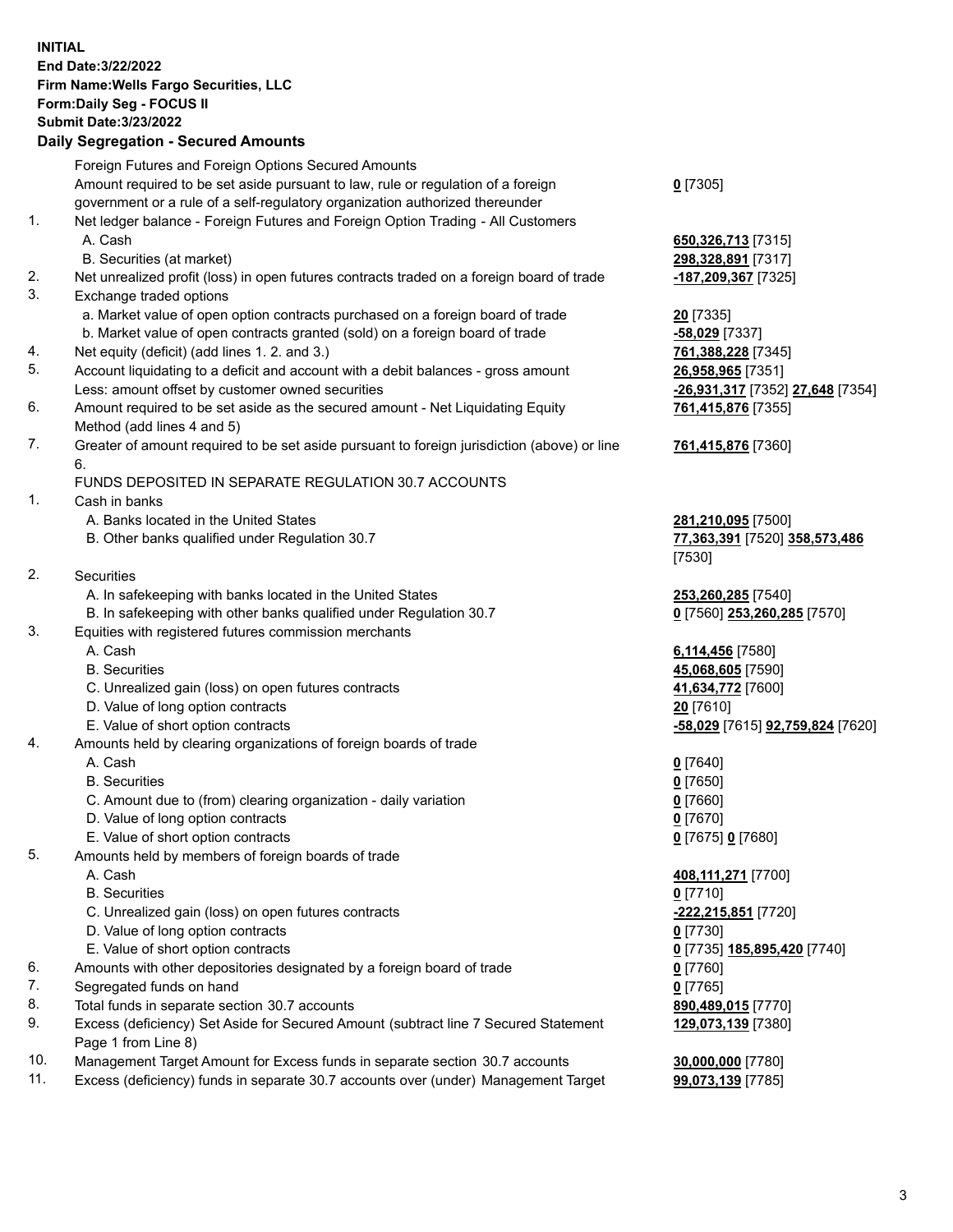**INITIAL End Date:3/22/2022 Firm Name:Wells Fargo Securities, LLC Form:Daily Seg - FOCUS II Submit Date:3/23/2022 Daily Segregation - Segregation Statement** SEGREGATION REQUIREMENTS(Section 4d(2) of the CEAct) 1. Net ledger balance A. Cash **3,710,890,697** [7010] B. Securities (at market) **1,905,859,731** [7020] 2. Net unrealized profit (loss) in open futures contracts traded on a contract market **-351,677,753** [7030] 3. Exchange traded options A. Add market value of open option contracts purchased on a contract market **2,753,801,123** [7032] B. Deduct market value of open option contracts granted (sold) on a contract market **-2,599,772,576** [7033] 4. Net equity (deficit) (add lines 1, 2 and 3) **5,419,101,222** [7040] 5. Accounts liquidating to a deficit and accounts with debit balances - gross amount **141,653,550** [7045] Less: amount offset by customer securities **-141,648,495** [7047] **5,055** [7050] 6. Amount required to be segregated (add lines 4 and 5) **5,419,106,277** [7060] FUNDS IN SEGREGATED ACCOUNTS 7. Deposited in segregated funds bank accounts A. Cash **126,380,559** [7070] B. Securities representing investments of customers' funds (at market) **625,368,947** [7080] C. Securities held for particular customers or option customers in lieu of cash (at market) **263,035,250** [7090] 8. Margins on deposit with derivatives clearing organizations of contract markets A. Cash **2,991,311,120** [7100] B. Securities representing investments of customers' funds (at market) **124,108,611** [7110] C. Securities held for particular customers or option customers in lieu of cash (at market) **1,642,824,481** [7120] 9. Net settlement from (to) derivatives clearing organizations of contract markets **42,471,843** [7130] 10. Exchange traded options A. Value of open long option contracts **2,753,801,123** [7132] B. Value of open short option contracts **-2,599,772,576** [7133] 11. Net equities with other FCMs A. Net liquidating equity **0** [7140] B. Securities representing investments of customers' funds (at market) **0** [7160] C. Securities held for particular customers or option customers in lieu of cash (at market) **0** [7170] 12. Segregated funds on hand **0** [7150] 13. Total amount in segregation (add lines 7 through 12) **5,969,529,358** [7180] 14. Excess (deficiency) funds in segregation (subtract line 6 from line 13) **550,423,081** [7190] 15. Management Target Amount for Excess funds in segregation **105,000,000** [7194] 16. Excess (deficiency) funds in segregation over (under) Management Target Amount **445,423,081** [7198]

Excess